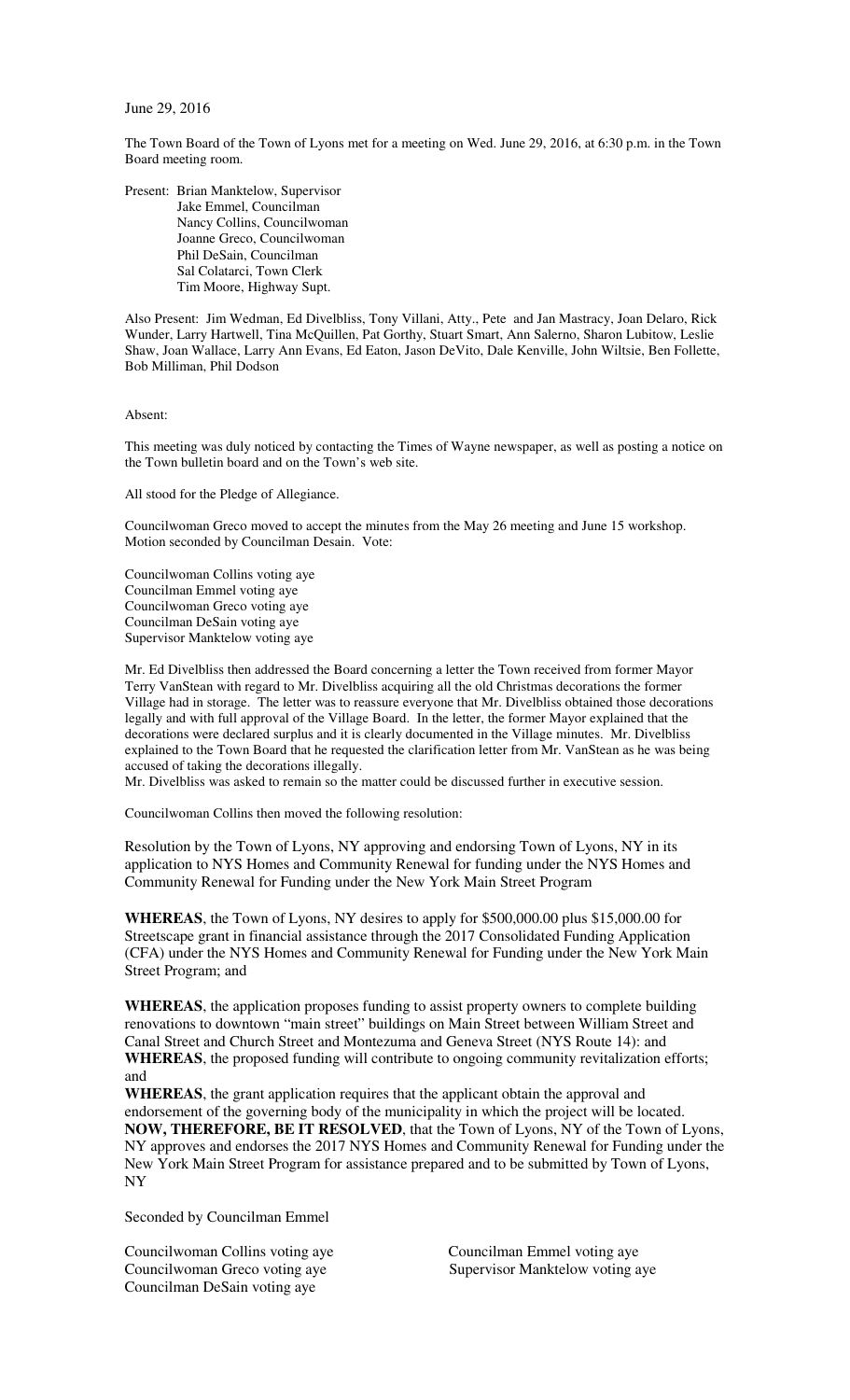Councilman Emmel then moved to allow the Town to pay \$1,800.00 plus travel expenses (\$250.00 or less) to Rotella Grant Management to write the grant for the NYS Main Street Grant. Motion seconded by Councilman DeSain. Vote:

Councilman Emmel voting aye Councilman DeSain voting aye Councilwoman Collins voting aye Councilwoman Greco voting aye Supervisor Manktelow voting aye

Per a recommendation from Town Attorney Villani at the last meeting, Councilman DeSain moved to accept the new health insurance plan that goes into effect July 1, 2016 for Town Employees Excellus Simply Blue Plus Platinum 2). Motion seconded by Councilman Emmel. Vote:

Councilman DeSain voting aye Councilman Emmel voting aye Councilwoman Greco voting aye Councilwoman Collins voting aye Supervisor Manktelow voting aye

A discussion was then held concerning plans for flowers around the downtown areas for the 2017 season. Councilwoman Collins then moved to place the planting of the flowers out to bid, allowing anyone interested in the job to submit a price. Motion seconded by Councilman DeSain. Vote:

Councilwoman Collins voting aye Councilman DeSain voting aye Councilman Emmel voting aye Councilwoman Greco voting aye Supervisor Manktelow voting aye

Councilwoman Collins moved to approve General Fund vouchers #292 through #356 totaling \$189,727.32 and Highway Fund vouchers #103 through #123 totaling \$124,384.91 Motion seconded by Councilman DeSain. Vote:

Councilwoman Collins voting aye Councilman DeSain voting aye Councilman Emmel voting aye Councilwoman Greco voting aye Supervisor Manktelow voting aye

Department reports were heard. John Wiltsie stated that the ambulance responded to a total of 112 calls in the month of May.

A meeting has been scheduled for July 12 for all ALS techs to review the new policies and narcotics plan. A crew will be posted in the Park on Saturday July 16 (Peppermint days) offering free blood pressure screenings.

 Supervisor Manktelow then mentioned that the State Health Department had recently met with Town officials and it is hoped that the Town Ambulance Service will have it's ALS status back with a couple of months.

Highway Supt. Tim Moore reported that the Highway Dept. did over 6 miles of oil and stoning, helping the Town's of Arcadia, Sodus, and the County.

Mr. Moore also reported that he attended Highway School in Ithaca earlier in the month.

The Ventrac snow blower and the bucket truck will be in the Town's procession this week. He also stated that he will be getting a price to pave Montezuma Street just to see what that cost would be.

Councilman DeSain then moved to allow the Supervisor to sign an agreement with GreenRenewable to grind the brush pile at the old Village dump on Cole Road at the quoted price of \$8,725.00. Non green waste materials will not be disposed of. Motion seconded by Councilwoman Collins. Vote:

Councilman DeSain voting aye Councilwoman Collins voting aye Councilman Emmel voting aye Councilwoman Greco voting aye Supervisor Manktelow voting aye

Buildings and Grounds Foreman Ben Follette reported that he has several projects lined up for July including Peppermint days, sweeping streets, watering flowers, picking up brush, mowing and weed whacking several areas, and trimming trees with the new bucket truck.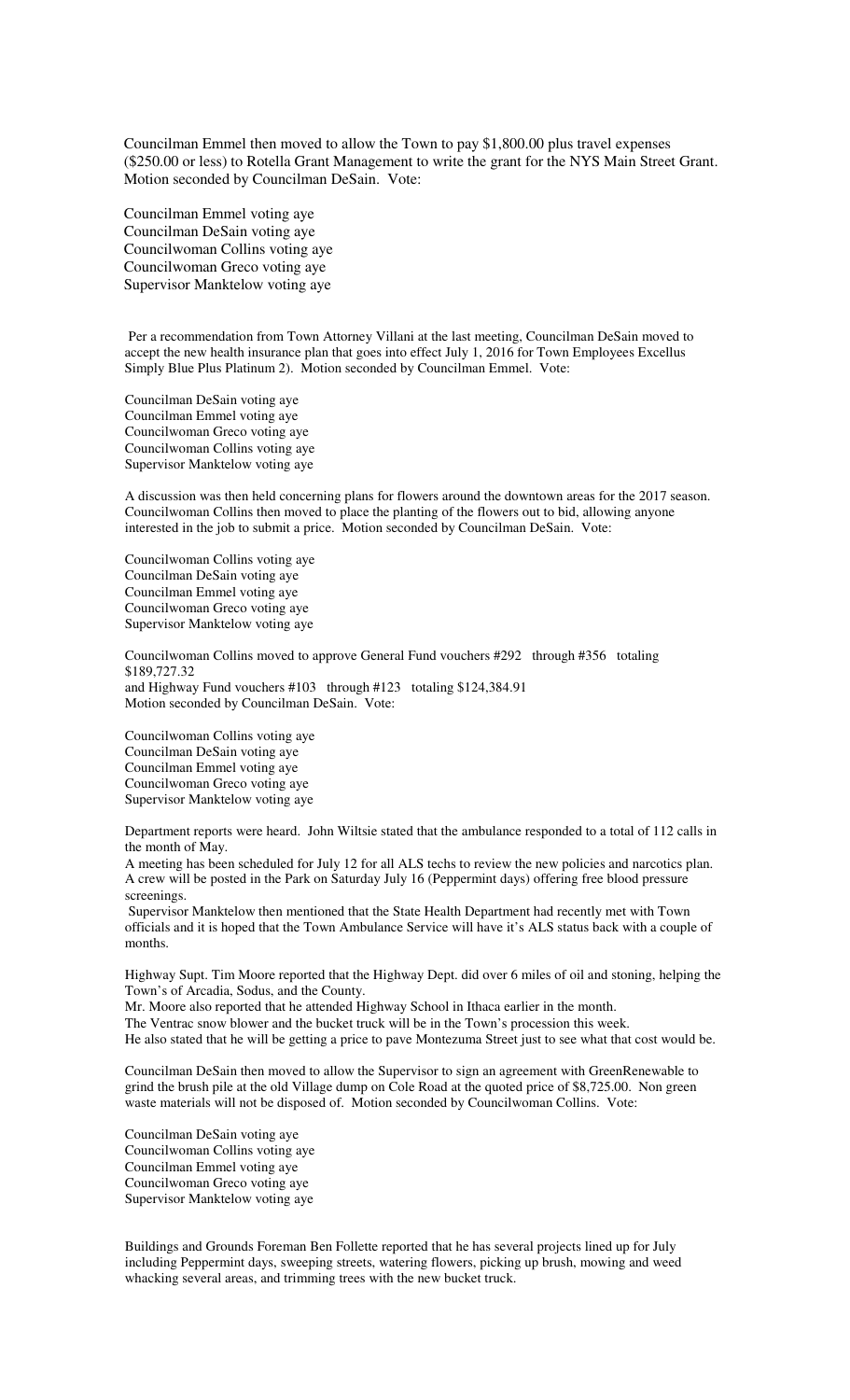He also reported that he has obtained a quote for metal grates to be placed around the downtown trees to prevent stones and dirt from flying out of the sidewalk where the tree is planted, as well as preventing someone from twisting their ankle while walking. The quote totaled about \$6,000.00 for 3 tree grates. The Board instructed him to obtain more quotes.

Councilwoman Greco then moved to authorize the Town Supervisor to close various street, as needed, for the Peppermint days events July 14 through the 17. Motion seconded by Councilman Emmel. Vote:

Councilwoman Greco voting aye Councilman Emmel voting aye Councilman DeSain voting aye Councilwoman Collins voting aye Supervisor Manktelow voting aye

Tina McQuillen reported that the final assessment roll will be filed and ready by the July 1 deadline. Following the recent assessment update, the Town has picked up about 14 million dollars in additional taxable values. The 2016 school tax will be the first bill reflecting the new numbers. Lyons had 19 home sales in May.

Supervisor Manktelow reminded everyone that the Peppermint Days parade would be held on Sat. July 16 at 6 p.m.

Town Clerk Colatarci then discussed a recent quote the Town received from Innovative Solutions (Dennis Lewis) with regard to updating the Town's computer networking system. He explained that the upgrade would eliminate several issues the Town has been having over the past several years. Total cost for equipment would be \$1,971, with labor costs anywhere between \$990.00 and \$1,375.00 depending upon the total number of hours needed to get the job completed. Supervisor Manktelow stated that there is money in the current budget to get the job done now. After discussion, Councilwoman Collins moved to update the networking in the Town Hall at a cost not to exceed \$3,346.00 (equipment plus labor). Motion seconded by Councilman DeSain. Vote:

Councilwoman Collins voting aye Councilman DeSain voting aye Councilman Emmel voting aye Councilwoman Greco voting aye Supervisor Manktelow voting aye

The Board then discussed the one sealed bid received from Mr. Peter DeRycke, 3 Ditton St., totaling \$25.00 for the 6 former Village park benches that were declared surplus by the Town. Councilman DeSain moved to award the benches to Mr. DeRycke for said bid price. Motion seconded by Councilman Emmel. Vote:

Councilman DeSain voting aye Councilman Emmel voting aye Councilwoman Collins voting aye Councilwoman Greco voting aye Supervisor Manktelow voting aye

Highway Supt. Tim Moore will inform Mr. DeRycke and will be instructed to come to the Town Clerk's office with the money, at which time the benches will be released to him.

A lengthy discussion then took place between Justices Wunder and Hartwell and the Town Board concerning the crowded courtroom on some Town Court days. On June 28, over 170 cases were scheduled causing a parking issue and a Court Room capacity issue, as well as safety concerns. Town Board members suggested that the Justices hold court an extra day in each week to alleviate the crowing issue. Justice Wunder stated he wasn't sure if the County had enough Assistant District Attorneys to send to Lyons another day of the week. Mr. Wunder also stressed that another day of court would increase costs associated with Town Court. Supervisor Manktelow stated he would meet with County D. A. Rick Healy in the hopes of obtaining more man-power from his office to allow an extra day each week of Town Court. A meeting with a Town Board rep., the two Town Justices, and the D.A.'s Office will be scheduled.

Supervisor Manktelow then explained why a capital charge is part of Lyons resident's water bills from the County Water Authority. There is water debt incurred by the Town from the former Village totaling over \$576,000.00 and sewer debt of about \$310,000.00 coming from the sewer plant upgrade done by the former Village. The capital charges on the water bills helps to pay off those debt charges.

Councilwoman Greco stated that the summer concert series is all set and she will contact the Shopping to run the ads advertising the Wed. night concert line-up.

Mrs. Pat Gorthy addressed the Board concerning a desire to have a mural painted on the east side of Mike Victorious' auto shop on Montezuma Street (the wall facing Route 14). Everyone involved in having the painting done is on board with the plan but it was then discovered that a current law/ordinance on the former Village books would require a \$250.00 application fee through the Code Enforcement Office. After